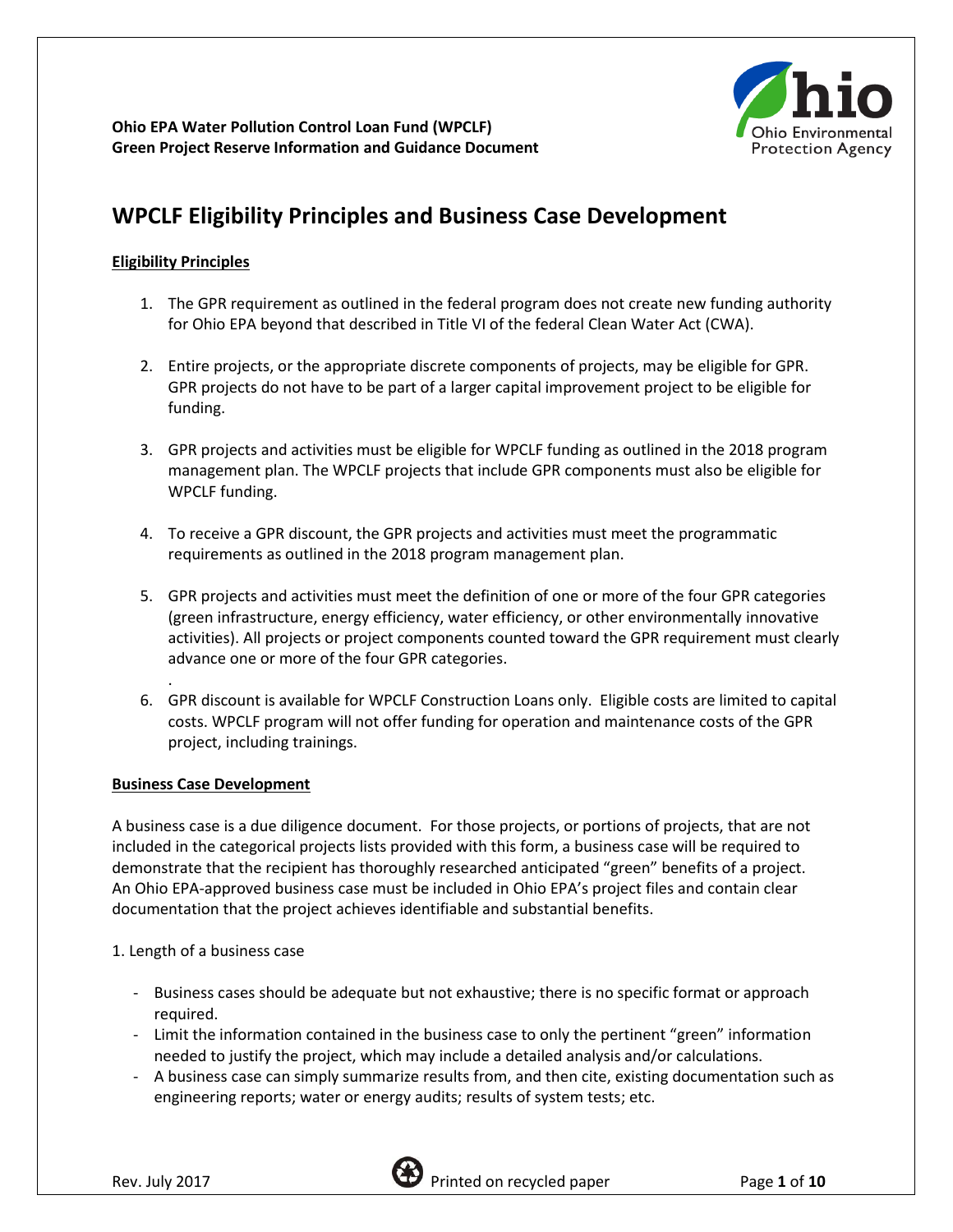

- 2. Content of a business case
	- Business cases must address the decision criteria for the category of project.
	- Quantifiable water and/or energy savings or water and energy efficiency projects should be included.
	- The cost and financial benefit of the project should be included, along with the payback time period, where applicable.
- 3. Items which strengthen business case, but are not required
	- Showing that the project was designed to enable equipment to operate most efficiently.
	- Demonstrating that equipment will meet or exceed standards set by professional associations.
	- Including operator training or committing to utilizing existing tools such as Energy Star's Portfolio Manager or Check Up Program for Small Systems (CUPSS) for energy efficiency projects.

## **Green Infrastructure (G)**

#### I. **Definition**

Green storm water infrastructure includes a wide array of practices at multiple scales that manage wet weather, and which maintain and restore natural hydrology by infiltrating; evapotranspiring and harvesting; and using storm water. On a regional scale, green infrastructure is preservation and restoration of natural landscape features, such as forests, floodplains and wetlands, coupled with policies such as infill and redevelopment that reduce overall imperviousness in a watershed. On the local scale, green infrastructure consists of site- and neighborhood-specific practices, such as bioretention, trees, green roofs, permeable pavements and cisterns.

#### **II. Categorical Projects**

The following types of projects, performed at a WWTP facility or a part of a water infrastructure project, can be counted toward the GPR if they are part of an eligible WPCLF project:

- o Pervious or porous pavement (total capital cost of permeable pavement is eligible)
- o Bioretention cells
- o Street trees, native vegetation, or urban reforestation programs
- o Green roofs/ green walls
- o Constructed wetlands (mimic natural hydrology)
- o Storm water harvesting/cisterns
- $\circ$  Downspouts disconnection to remove storm water from sanitary and combined sewers
- o Riparian buffers or bioengineered stream banks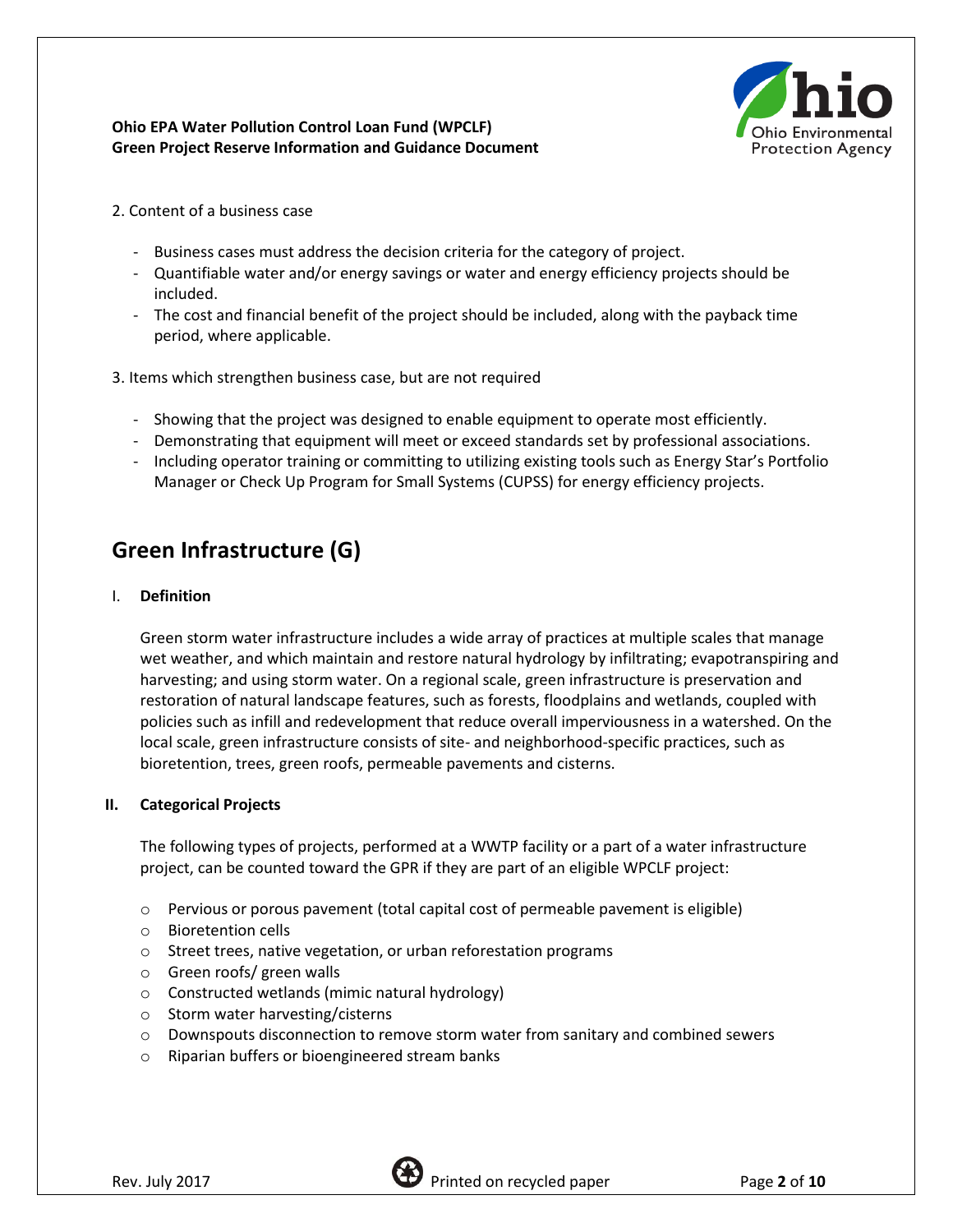

#### **III. Projects That Do Not Meet the Definition of Green Infrastructure:**

- $\circ$  Storm water controls that have impervious or semi-impervious liners and provide no compensatory evapotranspirative or harvesting function for storm water retention.
- $\circ$  Storm water ponds that serve an extended detention function and/or extended filtration. This includes dirt lined detention basins.
- $\circ$  In-line and end-of-pipe treatment systems that only filter or detain storm water.
- $\circ$  Underground storm water control and treatment devices such as swirl concentrators, hydrodynamic separators, baffle systems for grit, trash removal/floatables, oil and grease, inflatable booms and dams for in-line underground storage and diversion of flows.
- $\circ$  Storm water conveyance systems that are not soil/vegetation based (swales) such as pipes and concrete channels. Green infrastructure projects that include pipes to collect storm water may be justified as innovative environmental projects. See the environmentally innovative projects section of this packet.
- o Hardening, channelizing or straightening streams and/or stream banks.
- $\circ$  Street sweepers, sewer cleaners, and vactor trucks unless they support green infrastructure projects

#### **IV. Decision Criteria for Business Case**

- $\circ$  Green infrastructure projects are designed to mimic the natural hydrologic condition of the site or watershed.
- $\circ$  Projects capture, treat, infiltrate or evapotranspire storm water on the parcels where it falls and does not include interbasin transfers of water.
- $\circ$  GPR project is in lieu of or to supplement municipal hard/gray infrastructure.
- o Projects considering both landscape and site scale will be most successful at protecting water quality.
- o Design criteria are available at: [www.epa.gov/sites/production/files/2015-](http://www.epa.gov/sites/production/files/2015-04/documents/green_project_reserve_eligibility_guidance.pdf) [04/documents/green\\_project\\_reserve\\_eligibility\\_guidance.pdf](http://www.epa.gov/sites/production/files/2015-04/documents/green_project_reserve_eligibility_guidance.pdf)

## **V. Submitting Green Infrastructure (G) Form Pages**

If your project includes any (G) elements, please highlight this information in the project description on the Nomination Form.

# **Energy Efficiency (E)**

#### I. **Definition**

Energy efficiency is the use of improved technologies and practices to reduce the energy consumption of water projects, use energy in a more efficient way and/or produce/utilize renewable energy.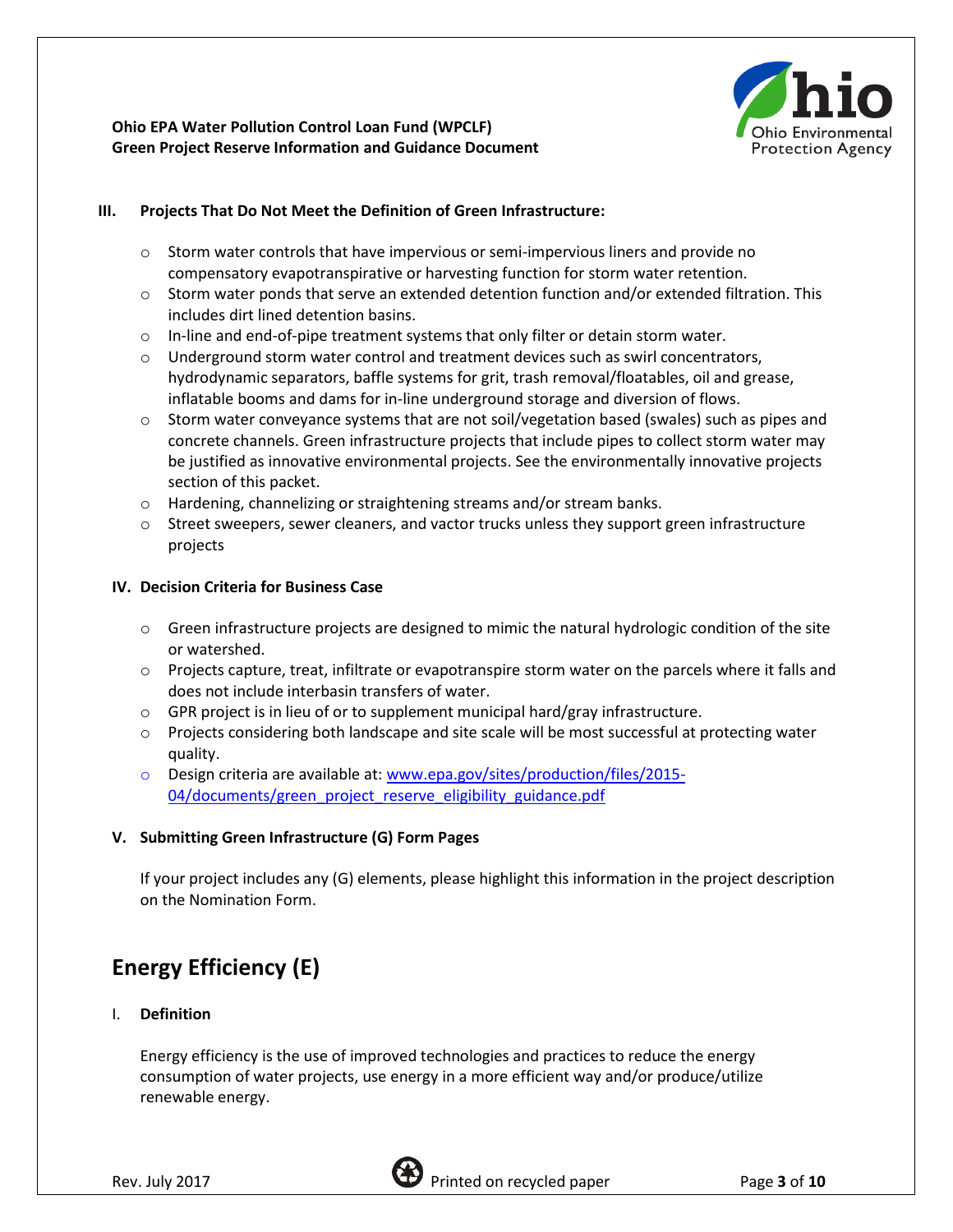

## II. **Categorical Projects**

- $\circ$  Renewable energy projects that are part of a larger public health project, such as wind, solar, biogas, combined heat and power system (CHP) that provides power to a WWTP, geothermal and micro-hydroelectric which provide power to a utility [\(www.epa.gov/cleanenergy\)](http://www.epa.gov/cleanenergy). Microhydroelectric projects involve capturing the energy from pipe flow.
	- o WWTP owned renewable energy projects can be located on-site or off-site.
	- $\circ$  Includes the portion of a publicly owned renewable energy project that serves the utility's energy needs.
	- $\circ$  Must feed into the grid that the utility draws from and/or there is a direct connection.
- $\circ$  Projects that achieve a 20% reduction in energy consumption are categorically eligible for GPR. Retrofit projects should compare energy used by the existing system or unit process to the proposed project. The energy used by the existing system should be based on name plate data when the system was first installed, recognizing that the old system is currently operating at a lower overall efficiency than at the time of installation. New WWTP projects or capacity expansion projects should be designed to maximize energy efficiency and should select high efficiency premium motors and equipment where cost effective. Estimation of the energy efficiency is necessary for the project to be counted toward GPR. If a project achieves less than a 20% reduction in energy efficiency, then it may be justified using a business case.
- o Utility energy management planning, including energy assessments, energy audits, optimization studies and sub-metering of individual processes to determine high energy use areas, which are reasonably expected to result in energy efficiency capital projects or in a reduction in demand to alleviate the need for additional capital investment.
- o For standard energy management practices, see Ensuring a Sustainable Future: An Energy Management Guidebook for Wastewater and Water Utilities, located at: [www3.epa.gov/npdes/pubs/pretreatment\\_ensuring\\_sustainable\\_future.pdf](https://www3.epa.gov/npdes/pubs/pretreatment_ensuring_sustainable_future.pdf)
- o Energy Efficiency Step-By-Step Guide:
- o [www.epa.gov/sustainable-water-infrastructure](http://www.epa.gov/sustainable-water-infrastructure)
- o Collection system Infiltration/Inflow (I/I) detection equipment

#### III. **Projects That Do Not Meet the Definition of Energy Efficiency**

- o Renewable energy generation that is *privately* owned or the portion of a publicly owned renewable energy facility that does not provide power to a POTW, either through a connection to the grid that the utility draws from and/or a direct connection to the POTW.
- $\circ$  Simply replacing a pump, or other piece of equipment, because it is at the end of its useful life, with something of average efficiency. (Note: replacing it with higher efficiency equipment requires a business case.)
- o Facultative lagoons, even if integral to an innovative treatment process.
- o Hydroelectric facilities, except micro-hydroelectric projects. Micro-hydroelectric projects involve capturing the energy from pipe flow.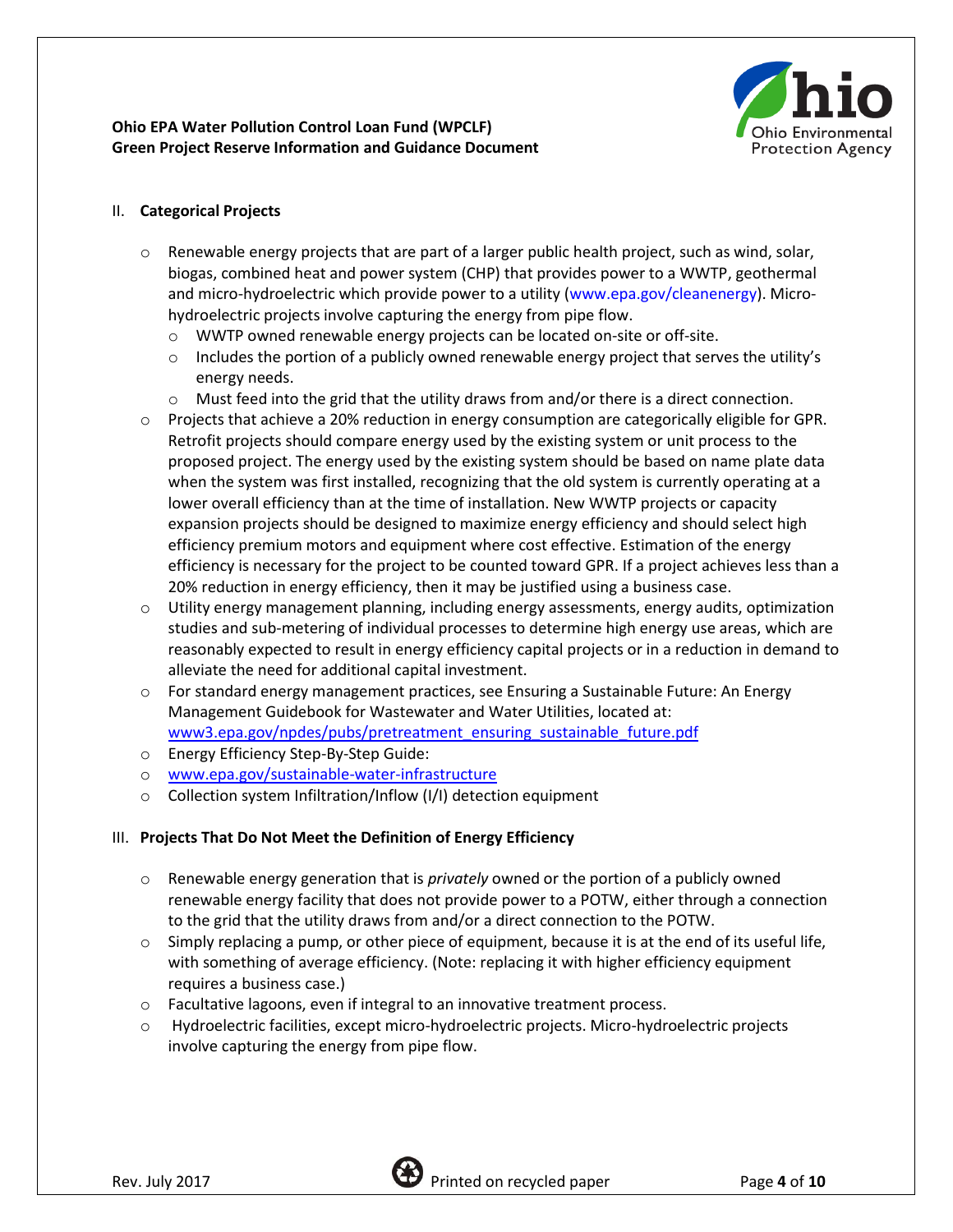

### **IV. Decision Criteria for Business Cases**

- $\circ$  Project must be cost effective. An evaluation must identify energy savings and payback on capital and operation and maintenance costs that does not exceed the useful life of the asset: [www.epa.gov/sustainable-water-infrastructure/water-and-energy-efficiency](http://www.epa.gov/sustainable-water-infrastructure/water-and-energy-efficiency)
- $\circ$  The business case must describe how the project maximizes energy saving opportunities for the WWTP or unit process
- o Using existing tools such as Energy Star's Portfolio Manager: [www.energystar.gov/index.cfm?c=evaluate\\_performance.bus\\_portfoliomanager](http://www.energystar.gov/index.cfm?c=evaluate_performance.bus_portfoliomanager) or Check Up Program for Small Systems (CUPSS) [\(www.epa.gov/dwcapacity/information-check-program](http://www.epa.gov/dwcapacity/information-check-program-small-systems-cupss-asset-management-tool)[small-systems-cupss-asset-management-tool\)](http://www.epa.gov/dwcapacity/information-check-program-small-systems-cupss-asset-management-tool) to document current energy usage and track anticipated savings
- o Projects should include approaches to integrate energy efficient practices into daily management and long-term planning.
- $\circ$  Operator training in conjunction with any energy savings project is strongly encouraged in order to maximize the energy savings potential.

#### V. **Example Projects Requiring a Business Case**

- o WWTP projects or unit process projects that achieve less than a 20% energy efficiency improvement
- $\circ$  Projects implementing recommendations from an energy audit that are not otherwise designated as categorical.
- o Projects that cost effectively eliminate pumps or pumping stations. Infiltration/Inflow (I/I) correction projects that save energy from pumping and reduced treatment costs and are cost effective.
- $\circ$  Projects that count toward GPR cannot build new structural capacity. These projects may, however, recover existing capacity by reducing flow from I/I.
- $\circ$  I/I correction projects where excessive groundwater infiltration is contaminating the influent requiring otherwise unnecessary treatment processes (i.e. arsenic laden groundwater) and I/I correction is cost effective.
- $\circ$  Replacing pre-Energy Policy Act of 1992 motors with National Electric Manufacturers Association (NEMA) premium energy efficiency motors. NEMA is a standard setting association for the electrical manufacturing industry [\(www.nema.org/Standards/pages/default.aspx\)](http://www.nema.org/Standards/pages/default.aspx).
- $\circ$  Upgrade of POTW lighting to energy efficient sources such as metal halide pulse start technologies, compact fluorescent, light emitting diode (LED).
- o SCADA systems can be justified based upon substantial energy savings.
- o Variable Frequency Drive can be justified based upon substantial energy savings

## **VI. Submitting Energy Efficiency (E) Form Pages**

If your project includes any (E) elements, please highlight this information in the project description on the Nomination Form.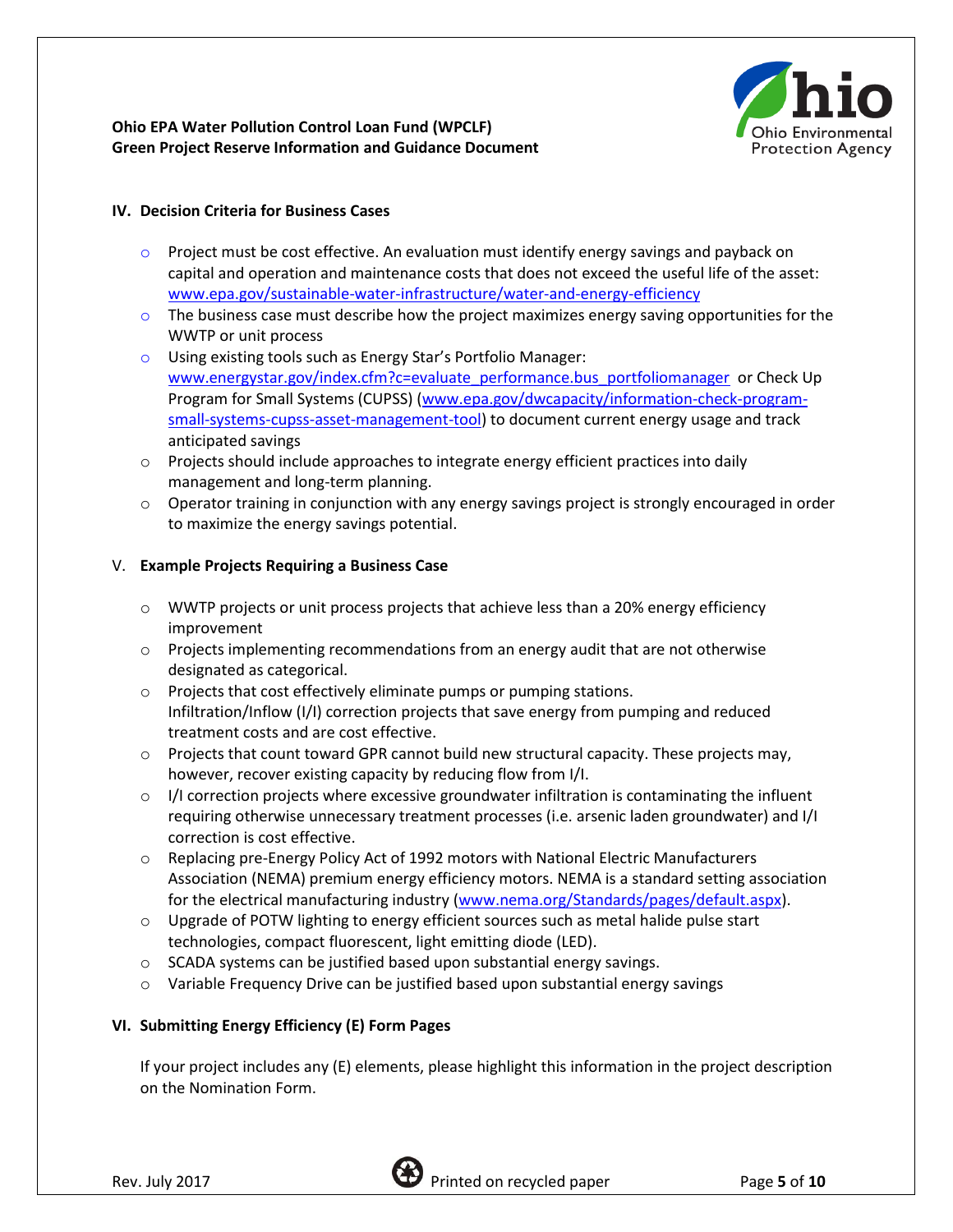

## **Water Efficiency (W)**

#### I. **Definition**

U.S. EPA's WaterSense program defines water efficiency as the use of improved technologies and practices to deliver equal or better services with less water. Water efficiency encompasses conservation and reuse efforts, as well as water loss reduction and prevention, to protect water resources for the future.

### II. **Categorical Projects**

- $\circ$  Installing or retrofitting water efficient devices such as plumbing fixtures and appliances.
	- o For example showerheads, toilets, urinals and other plumbing fixtures and appliances.
	- $\circ$  Implementation of incentive programs to conserve water such as rebates.
- o WaterSense labeled products [\(www.epa.gov/watersense/watersense-products\)](http://www.epa.gov/watersense/watersense-products)
- o Installing any type of water meter in previously unmetered areas:
	- o If rate structures are based on metered use.
	- $\circ$  Can include backflow prevention devices if installed in conjunction with water meter.
- $\circ$  Replacing existing broken/malfunctioning water meters with automatic meter reading systems (AMR), for example:
	- o AUTOMATIC meter reading systems (AMR).
	- o Advanced metering infrastructure (AMI)
	- o Smart meters.
	- o Meters with built in leak detection
	- $\circ$  Can include backflow prevention devices if installed in conjunction with water meter replacement.
- $\circ$  Retrofitting/adding AMR capabilities or leak equipment to existing meters (not replacing the meter itself).
- $\circ$  Conducting water utility audits and water conservation plans which are reasonably expected to result in a capital project or in a reduction in demand to alleviate the need for additional capital investment.
- o Recycling and water reuse projects that replace potable sources with non-potable sources.
	- $\circ$  Gray water, condensate and wastewater effluent reuse systems (where local codes allow the practice).
	- o Extra treatment costs and distribution pipes associated with water reuse.
- $\circ$  Retrofit or replacement of existing landscape irrigation systems with more efficient landscape irrigation systems, including moisture and rain sensing equipment.
- o Retrofit or replacement of existing agricultural irrigation systems with more efficient agricultural irrigation systems.

## III. **Projects That Do Not Meet the Definition of Water Efficiency**

o Agricultural flood irrigation.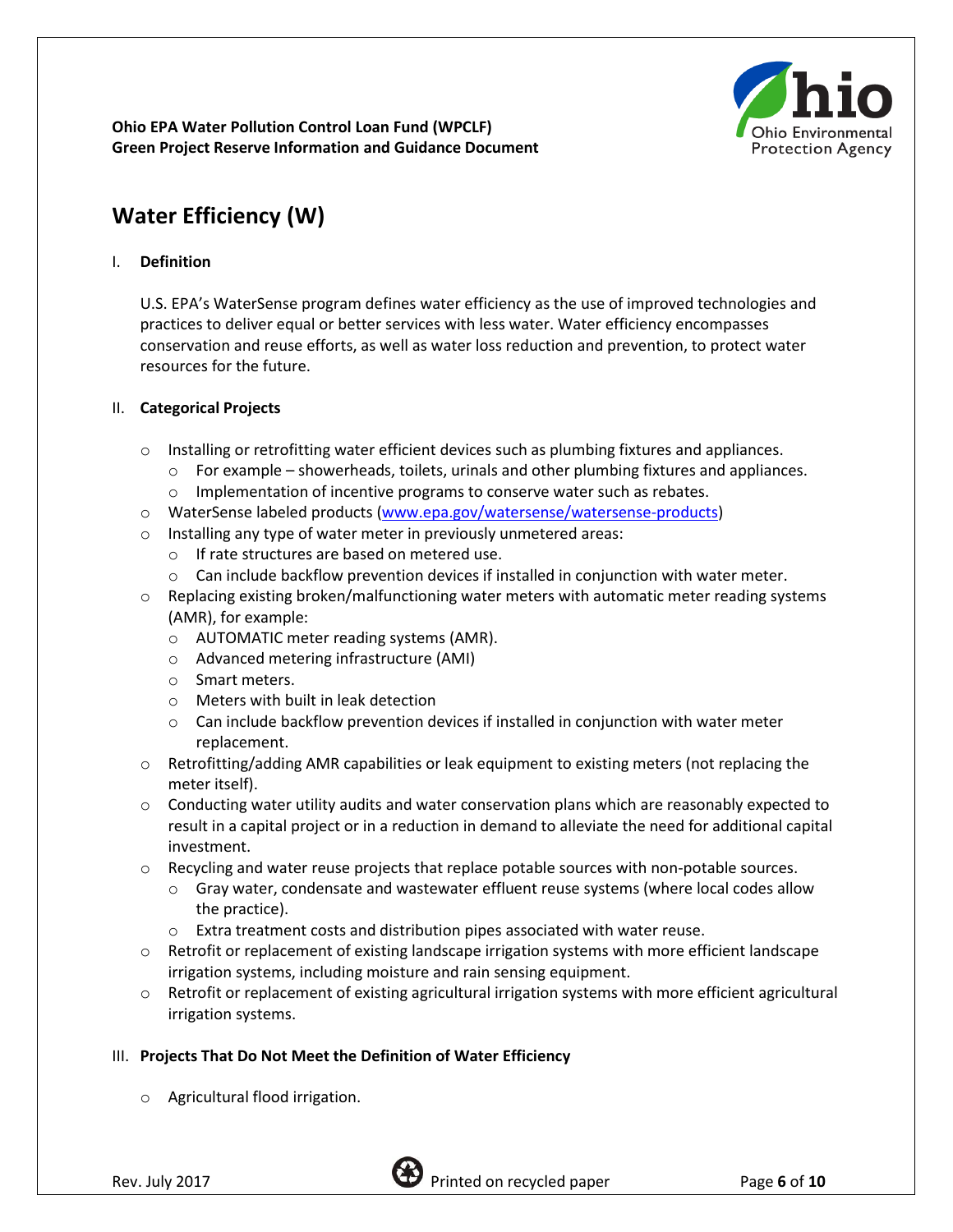

- o Lining of canals to reduce water loss.
- o Replacing drinking water distribution lines. This activity extends beyond WPCLF eligibility and is more appropriately funded by the WSRLA funding program.
- $\circ$  Leak detection equipment for drinking water distribution systems, unless used for reuse distribution pipes.

### IV. **Decision Criteria for Business Cases**

- $\circ$  Water efficiency can be accomplished through water saving elements or reducing water consumption. This will reduce the amount of water consumption and amount of water removed from rivers, lakes steams, ground water or other sources.
- $\circ$  Water efficiency projects should deliver equal or better services with less net water use as compared to traditional or standard technologies and practices.
- $\circ$  Efficient water use often has the added benefit of reducing the amount of energy required by a WWTP system, since less water would need to be collected and treated; therefore, there are also energy and financial savings.
- $\circ$  Proper water infrastructure management should address where water losses could be occurring in the system and fix or avert them. This could be achieved, for example, by making operational changes or replacing aging infrastructure.

## V. **Example Projects Requiring a Business Case**

- o Water meter replacement with traditional water meters (see AWWA M6 *Water Meters – Selection, Installation, Testing and Maintenance*).
- o Projects that result from a water audit or water conservation plan.
- $\circ$  Storage tank replacement/rehabilitation to reduce loss of reclaimed water.
- $\circ$  New water efficient landscape irrigation system (where there currently is not one).
- $\circ$  New water efficient agricultural irrigation system (where there currently is not one).

#### VI. **Submitting Water Efficiency (W) Form Pages**

 $\circ$  If your project includes any (W) elements, please highlight this information in the project description on the Nomination Form.

## **Environmentally Innovative (O)**

#### I. **Definition**

Environmentally innovative projects include those that demonstrate new and/or innovative approaches to delivering services or managing water resources in a more sustainable way.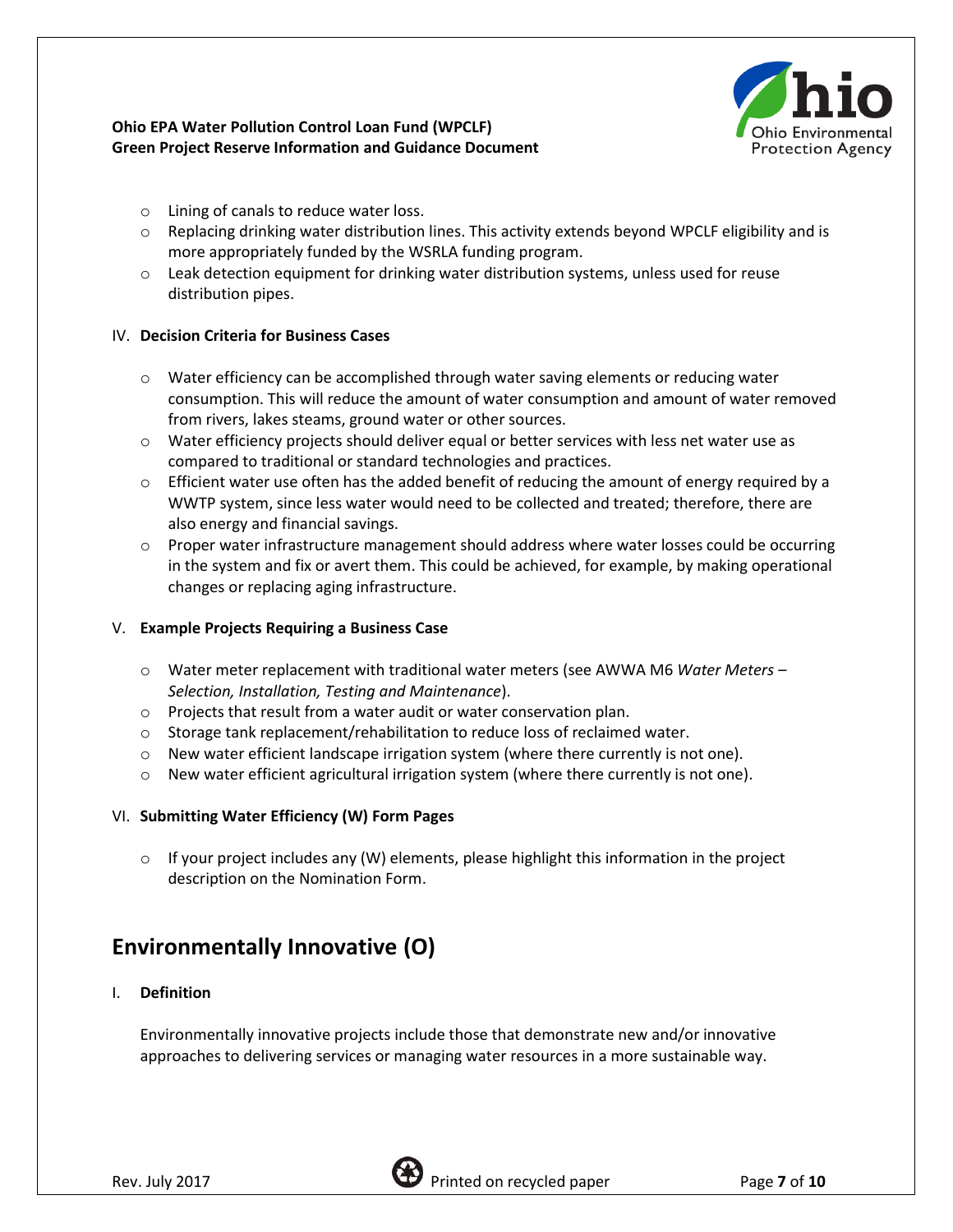

#### II. **Categorical Projects**

- $\circ$  Construction of U.S. Building Council LEED-certified buildings, or renovation of an existing building on WWTP facilities, which is part of an eligible WPCLF project.
- o Any level of certification (Platinum, Gold, Silver, Certified).
- $\circ$  All building costs are eligible, not just storm water, water efficiency and energy efficiency related costs. Costs are not limited to the incremental additional costs associated with LEEDcertified buildings. [www.usgbc.org/DisplayPage.aspx?CategoryID=19.](http://www.usgbc.org/DisplayPage.aspx?CategoryID=19)
- $\circ$  Decentralized wastewater treatment solutions to existing deficient or failing onsite wastewater systems.

Note 1: Decentralized wastewater systems include individual onsite and/or cluster wastewater systems used to collect, treat and disperse relatively small volumes of wastewater. An individual onsite wastewater treatment system is a system relying on natural processes and/or mechanical components, that are used to collect, treat and disperse or reclaim wastewater from a single dwelling or building. A cluster system is a wastewater collection and treatment system under some form of common ownership that collects wastewater from two or more dwellings or buildings and conveys it to a treatment and dispersal system located on a suitable site near the dwellings or buildings. Decentralized projects may include a combination of these systems. U.S. EPA recommends that decentralized systems be managed under a central management entity with enforceable program requirements, as stated in the *EPA Voluntary Management Guidelines: <http://nepis.epa.gov/Adobe/PDF/20009NAM.PDF>*

Note 2: Treatment and Collection Options: A variety of treatment and collection options are available when implementing decentralized wastewater systems. They typically include a septic tank, although many configurations include additional treatment components following or in place of the septic tank, which provide for advanced treatment solutions. Most disperse treated effluent to the soil where further treatment occurs, utilizing either conventional soil absorption fields or alternative soil dispersal methods which provide advanced treatment. Those that discharge to streams, lakes, tributaries, and other water bodies require federal or state discharge permits (see below). Some systems promote water reuse/recycling, evaporation or wastewater uptake by plants. Some decentralized systems, particularly cluster or community systems, often utilize alternative methods of collection with small diameter pipes which can flow via gravity, pump, or siphon, including pressure sewers, vacuum sewers and small diameter gravity sewers. Alternative collection systems generally utilize piping that is less than 8 inches in diameter, or the minimum diameter allowed by the state if greater than 8 inches, with shallow burial and do not require manholes or lift stations. Septic tanks are typically installed at each building served or another location upstream of the final treatment and dispersal site. Collection systems can transport raw sewage or septic tank effluent. Another popular dispersal option used today is subsurface drip infiltration. Package plants that discharge to the soil are generally considered decentralized, depending on the situation in which they are used. While not entirely inclusive, information on

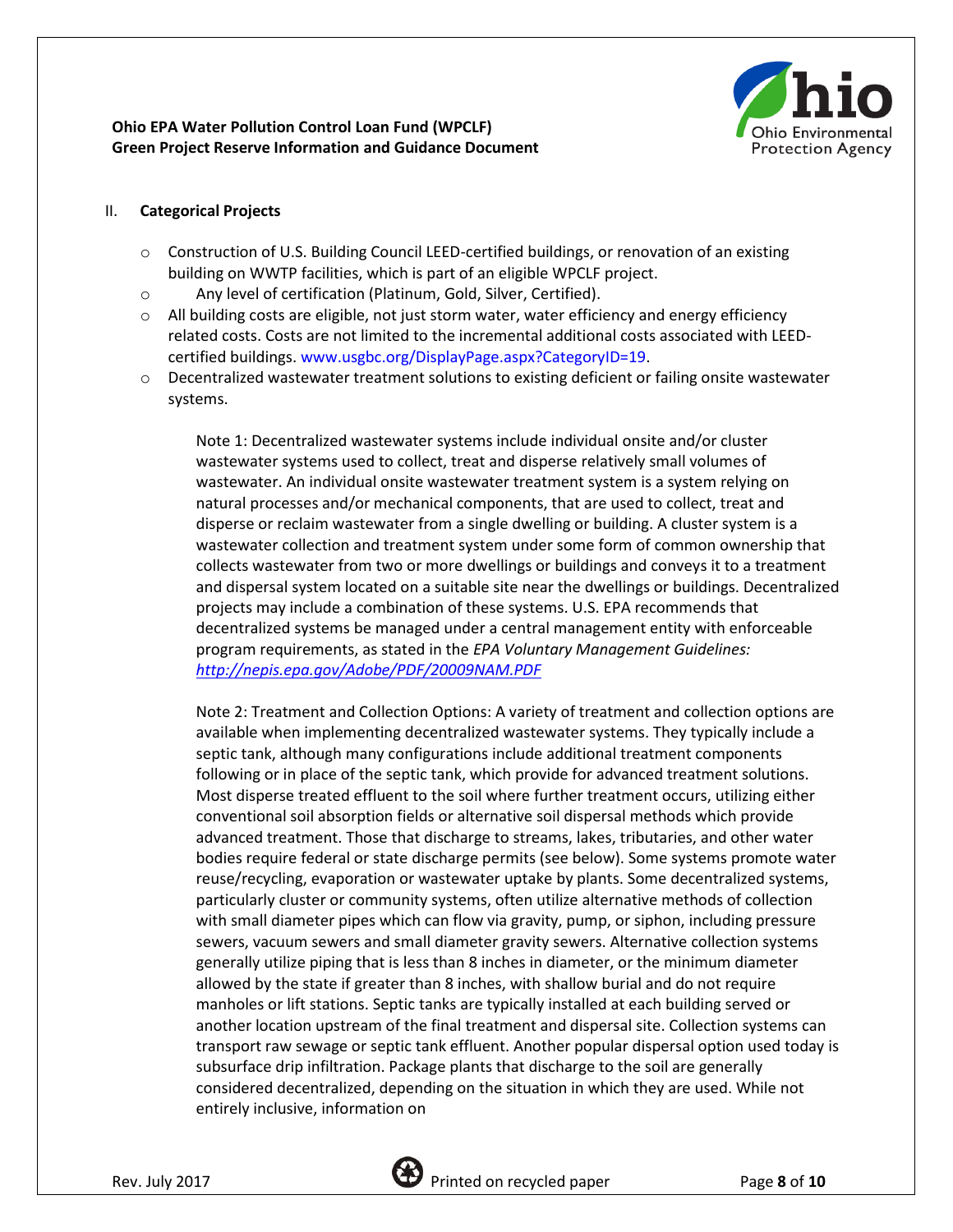

treatment and collection processes are described, in detail, in the "*Onsite Wastewater Treatment Technology Fact Sheets*" section of the EPA Onsite Manual: [www.norweco.com/pdf/EPA/625R00008tfs4.pdf](http://www.norweco.com/pdf/EPA/625R00008tfs4.pdf) and on EPA"s septic system website under Technology Fact Sheets. [www.epa.gov/septic](http://www.epa.gov/septic)

Note 3: For the purposes of the WPCLF funding program, decentralized systems as described above are section 319 projects and Davis-Bacon does not apply.

#### III. **Projects That Do Not Meet the Definition of Environmentally Innovative**

- Air scrubbers to prevent nonpoint source deposition.
- Facultative lagoons, even if integral to an innovative treatment processes.
- Surface discharging decentralized wastewater systems where there are cost effective soil-based alternatives
- o Higher sea walls to protect WWTP facilities from sea/lake level rise.
- $\circ$  Reflective roofs at water infrastructure facilities to combat heat island effect.

#### IV. **Decision Criteria for Business Cases**

- $\circ$  WPCLF funding program has the flexibility in determining what projects qualify as innovative based on unique geographical and climatological conditions.
- $\circ$  Technology or approach whose performance is expected to address water quality but the actual performance has not been demonstrated in the state; or
- $\circ$  Technology or approach that is not widely used in Ohio, but does perform as well or better than conventional technology/approaches at lower cost; or
- $\circ$  Conventional technology or approaches that are used in a new application in the state.

#### V. **Example Projects Requiring a Business Case**

- $\circ$  Constructed wetlands projects used for municipal wastewater treatment, polishing, and/or effluent disposal.
- $\circ$  Natural wetlands, as well as the restoration/enhancement of degraded wetlands, may not be used for wastewater treatment purposes and must comply with all regulatory/permitting requirements.
- o Projects may not (further) degrade natural wetlands.
- $\circ$  Projects or components of projects that result from total/integrated water resource management planning consistent with the decision criteria for environmentally innovative projects and that are eligible for WPCLF funding program.
- $\circ$  Projects that facilitate adaptation of WWTP to climate change identified by a carbon footprint assessment or climate adaptation study.
- $\circ$  WWTP upgrades or retrofits that remove phosphorus for beneficial use, such as biofuel production with algae.